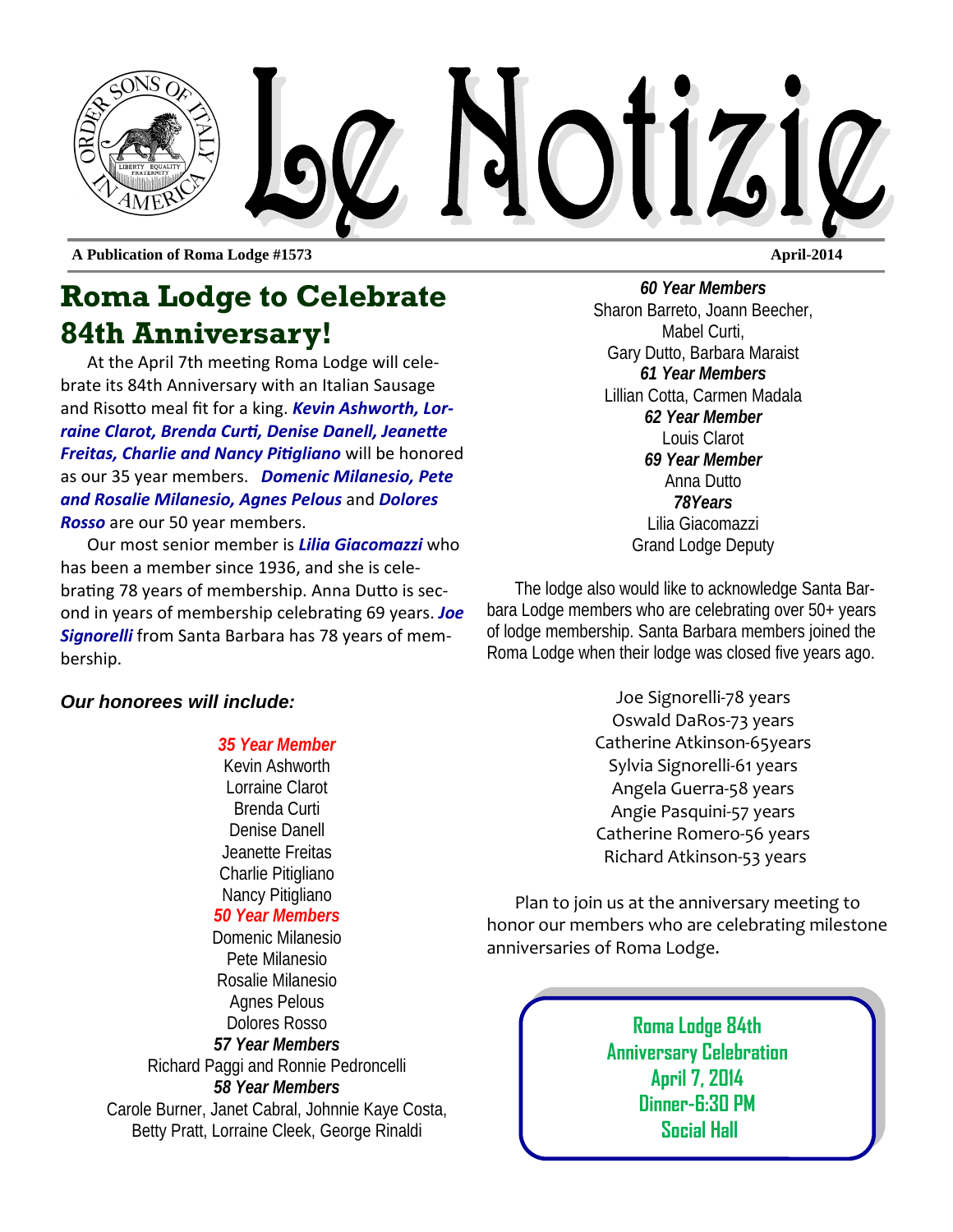## *Don't Look Now!* **Heralds Message**

**D**<br>id you know that nearly<br>47% of Roma Lodae 47% of Roma Lodge members have been members of the lodge for more than 20 years? Did you also have any idea that over 35% of members have been members for over 30 years. Finally, did you have any idea that over 60 members have been members for more than 40 years?

Considering the average age of our members is 45 and that the average number of years of lodge membership is 23 years that is a pretty impressive statistic about the longevity of our lodge members.

Added to the fact that the lodge is celebrating its 84th year makes it all more impressive as to the membership of the lodge



#### *Junior Members Rock!*

*The younger members of Roma Lodge stepped up and did an outstanding job of preparing the meal for the 80th Roma Lodge Anniversary celebration in 2010. From the antipasti, to the homemade ravioli, to the delicious steak and dessert they did a great job! Many now have families of their own so we have to look for new recruits to assist with the event.* 

who have been carrying on the Italian Culture in this community for so many years.

Celebrating the lodge's anniversary is a pretty simple activity between 5 year spans of notable anniversaries like our 25th, 50th, 65th, etc., etc. It involves a great meal of

Italian Sausage and risotto with some green salad marinated with oil and red wine vinegar and everyone is happy.

However, **don't look now**, but next April we will be celebrating the lodge's 85th anniver-



*Roma Lodge President Ken Curti and State President Maria Fassio Pignati at the 80th anniversary celebration!* 

sary which should be a special deal. Having been chairperson of the 80th anniversary I would suggest that the lodge start planning the gala as soon as possible by selecting a committee and date for next year's celebration.

The first step is for those individuals who are considering the potential of becoming the lodge president for the 2015-16 term of office to understand that they will have the honor of being president during the 85th anniversary celebration which requires a bit more involvement than normal presidential duties.

**Don't look now, but let the fun begin!**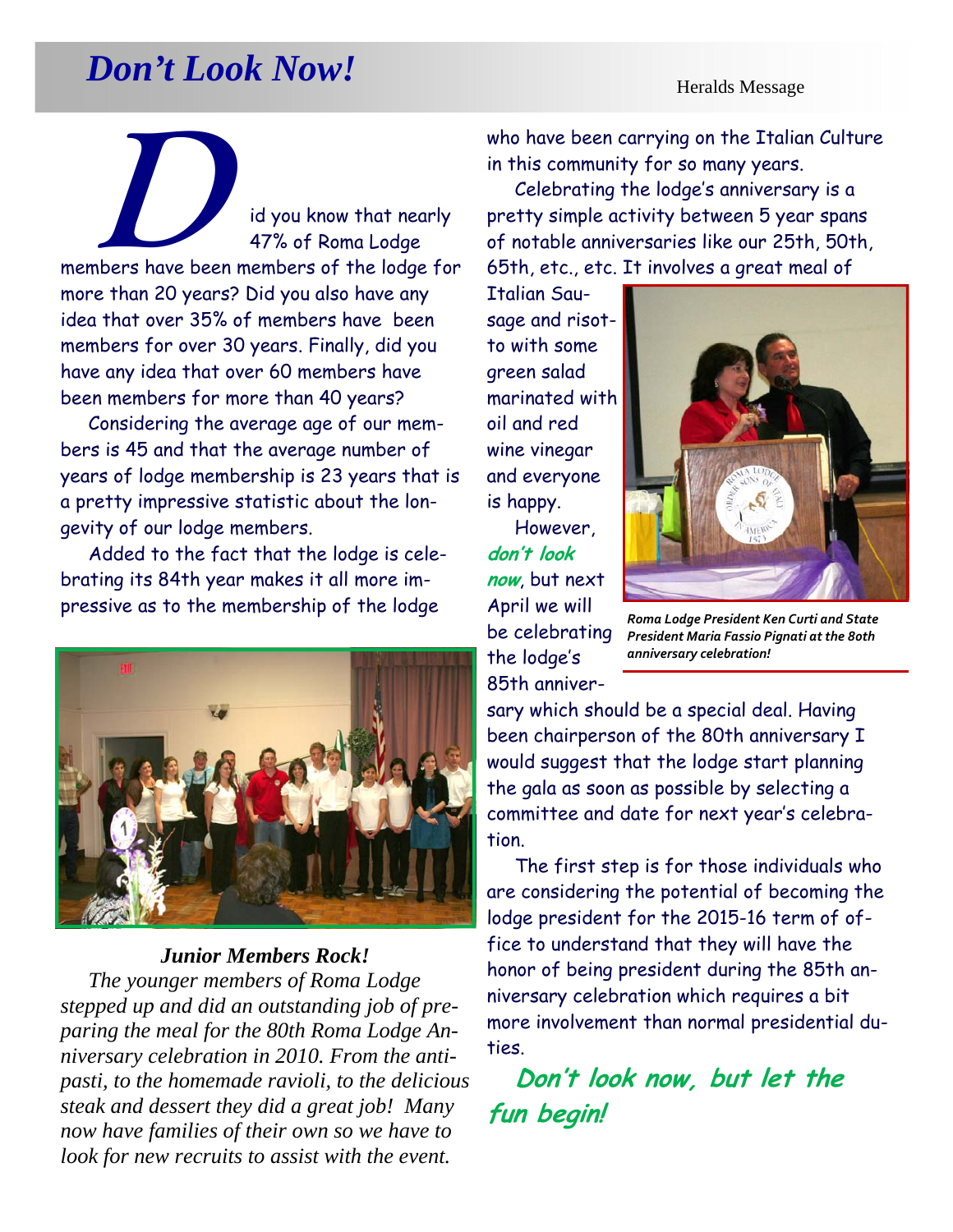## **More Babies!**

The newest generation of potential Roma Lodge members were recently born.

First, is **Ethan Christopher Hall**, son of

lodge member Tessa and Stuart Hall. He was born on March 4, 2014 and weighed in at 7lbs, 13oz and measured 19 inches. His proud sister Charlotte wel-



*Christopher Hall with sister Charlotte and dad Stuart.* 

comed him with open arms. He is the grandson of **Sally Curti-Ringer** and **Ben and Elisabeth Curti**.

#### **George the V!**

Roma Lodge member Natalie Luis Maness and husband George welcomed into the world their son **George Arthur Maness V** on February 27th. George weighed in at 7lbs, 9oz and measure 20 inches in length. He is the grandson of **Maryann Luis** and the late **Jim Luis**  as well as **Christine and** 



*George V !* 

**Dane Jones** and the late **George Maness**.

## **Pay Your Dues!**

The time meter is running out and the first quarter of the year is just about over.

 Roma Lodge members who have not paid their dues will cost the lodge if they are kept



on the books and do not pay their dues before the end of the first quarter March 31, 2014.

Make sure you contact Cathy Mederos if you plan to continue your lodge membership for the 2014 year. **Cathy can be reached at 687- 1112.** 

## **79th Ravioli Dinner Set**

I t is time once again for the annual raviolid dinner to be held on **Saturday, May 10th**<br> **I TDES Hall in** dinner to be held on *Saturday, May 10th* 

*at the TDES Hall in Tulare.* The lodge will be serving from 5:30 to 8:00 p.m. with Italian music for dancing from 6 p.m. to 9:00 p.m. The menu will consist of ravioli, spaghetti, string beans, chicken, salad and dessert.

Ticket chair *Cathy Mederos*  will have tickets at the April meet-



ing and everyone is encouraged to invite all their friends and sell tickets to everyone they know. The ticket cost is being held to only \$20 and take outs are available. This is a major fundraiser for Roma Lodge and everyone will need to help sell tickets and be at the event.

All lodge members are encouraged to help. We need junior members to help serve and a lot of folks to help prepare and work on the serving lines. At the April meeting there will be signups for different job duties. The dinner continues to be one of the best dining values around at only \$20 whether you utilize take outs or participate in the dining room. *A Great Meal at a Great Price!*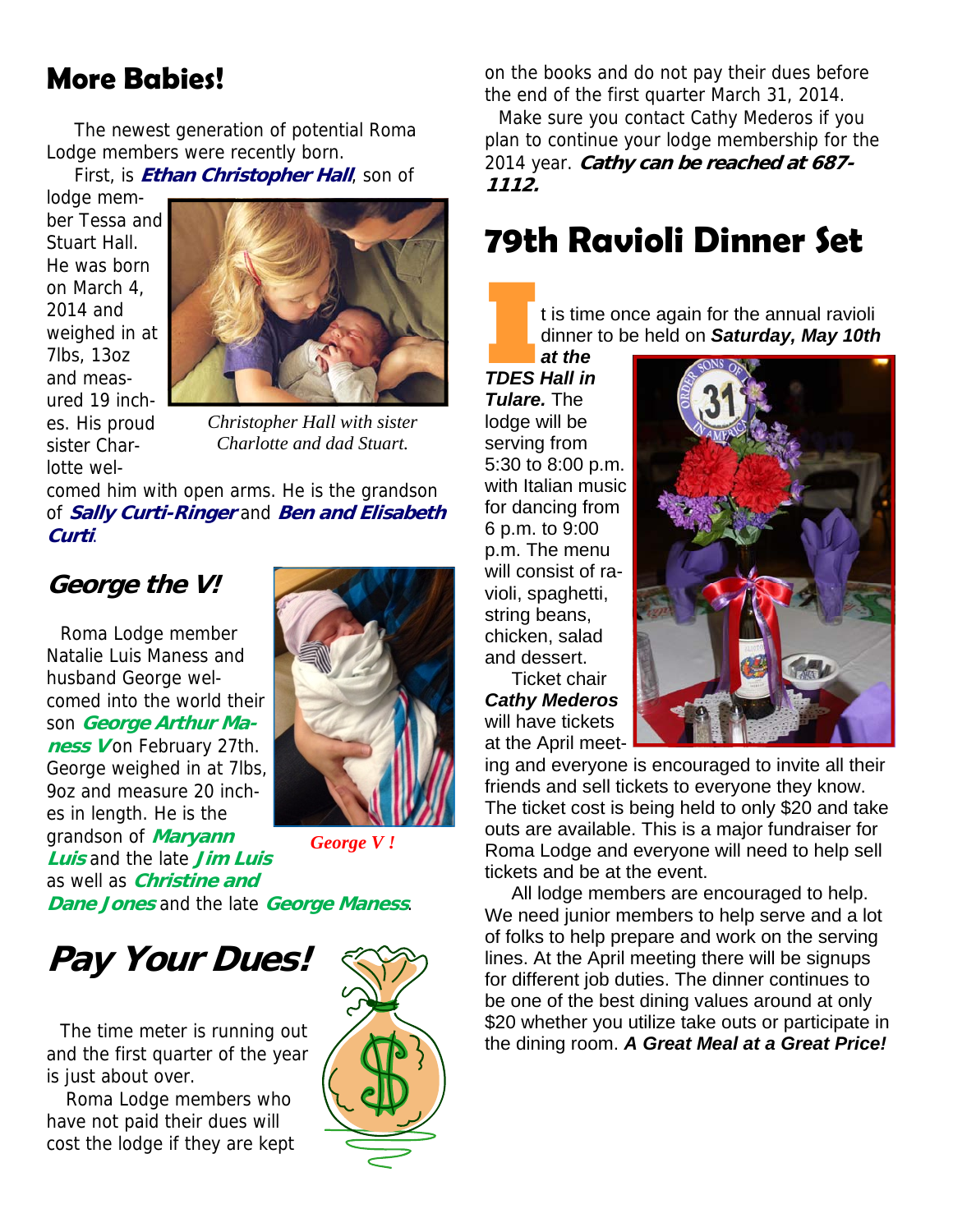

ර්

Roma Lodge PO Box 1337 Tulare, California 93275 *www.romalodge1573.org* 

**Dinner Menus January-**Potluck **February**-**Stew & Polenta March**-Potluck **April**-**Italian Sausage and Risotto May**-Pizza **June**-Chairman's Choice **July**-No Meeting **August**-Hotdogs/Hamburgers **September-Potluck October-**Chairman's Choice **November**-Polenta and Stew **December**-Ham & Yams-XMAS Party

## *Your Roma Lodge Officers Your Roma Lodge Officers Your Roma Lodge Officers*

| President      | Nick Canata (661-978-9331)   |
|----------------|------------------------------|
| Vice President | David DePaoli (804-5443)     |
| Treasurer      | Karen Pedroncelli (732-1591) |
| Recording Sec. | Tina Sparlin (685-8857)      |
| Financial Sec. | Cathy Mederos (687-1112)     |
| Orator         | Gary Dutto (686-6201)        |
| Historian      | Carole Burner (686-8419)     |
| Guard          | Ken Bertorelli (788-8496)    |
| Past President | Ken Curti (288-2144)         |

## *Trustees Trustees Trustees*

| Danny Dutto         | $(686-1348)$ |
|---------------------|--------------|
| Mike Saltzman       | $(686-4340)$ |
| <b>Matt Watkins</b> | $(635-1699)$ |
| Dominic Pitigliano  | $(359-1907)$ |
| Michael DePaoli     | $(730-1168)$ |

## *Mistress of Ceremony Mistress of Ceremony Mistress of Ceremony*

| Frances Della | $(784 - 7653)$ |
|---------------|----------------|
| Shurene Curti | $(740-0184)$   |

## *Meeting*  **April 7, 2014 6:30 PM-Dinner Risotto & Sausage**

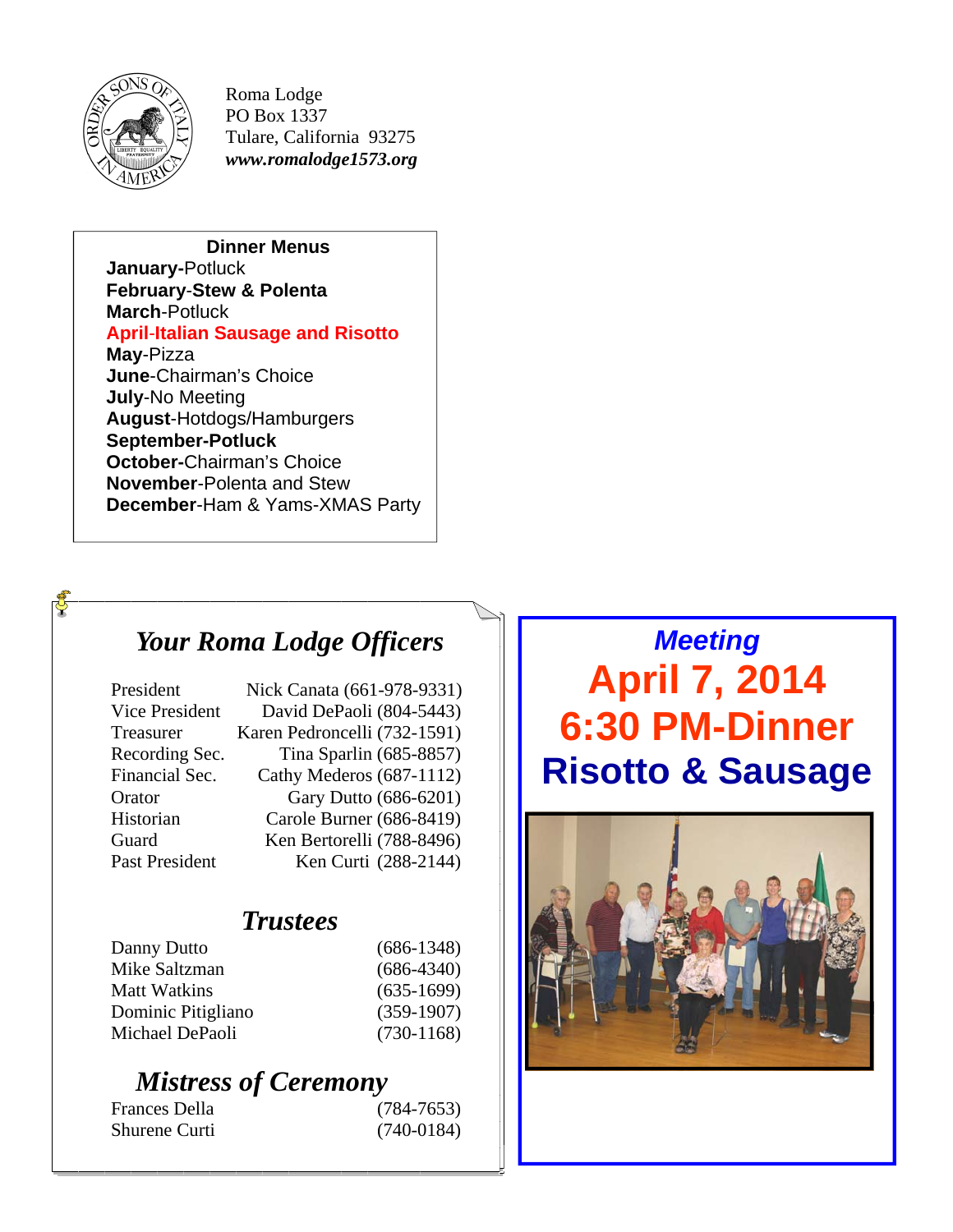## Roma Lodge #1573

*April Meeting*  April 7, 2014

Anniversary Dinner Place: Ag Center Social Hall, So. Laspina Rd. Birthday Members Bring Your Raffle Prizes

# **April 2014**

| Sun                                                | Mon                                                            | Tue                          | Wed                          | Thu                                                          | Fri                                           | Sat                        |
|----------------------------------------------------|----------------------------------------------------------------|------------------------------|------------------------------|--------------------------------------------------------------|-----------------------------------------------|----------------------------|
|                                                    |                                                                | 1<br>Joann<br><b>Beecher</b> | $\overline{2}$               | 3                                                            | $\overline{\mathbf{4}}$                       | 5<br>Nancy<br>Pitigliano   |
| 6<br>Lauren<br>Costa                               | $\overline{7}$<br>Anniversary<br><b>Dinner</b><br>6:30 P.M.    | 8                            | $\overline{9}$               | 10                                                           | 11                                            | 12<br>Patrick<br>Marinelli |
| 13                                                 | 14                                                             | 15<br>Richard<br>Orisio      | 16<br>Melina<br><b>Maack</b> | 17                                                           | 18<br>Mary<br>Dlugonski<br>Dave<br>Milanesio  | 19<br>Ed<br>Milanesio      |
| 20                                                 | 21                                                             | 22<br>John<br>McLafferty     | 23<br>Clay<br>Moffett        | 24<br><b>Tina Sparlin</b><br>Jaimi Curti<br>Andrew<br>Jordan | 25<br>Sally<br><b>Berra</b><br>Clint<br>Curti | 26<br>Shaun<br>Pedroncelli |
| 27<br>Sydney<br>Reinart<br>Mary Jean<br>Kronbetter | 28<br><b>Gary Dutto</b><br>Angela<br>Guerra<br>Oswald<br>DaRos | 29                           | 30<br>Ashlie<br><b>Clark</b> |                                                              |                                               |                            |
|                                                    |                                                                |                              |                              |                                                              |                                               |                            |